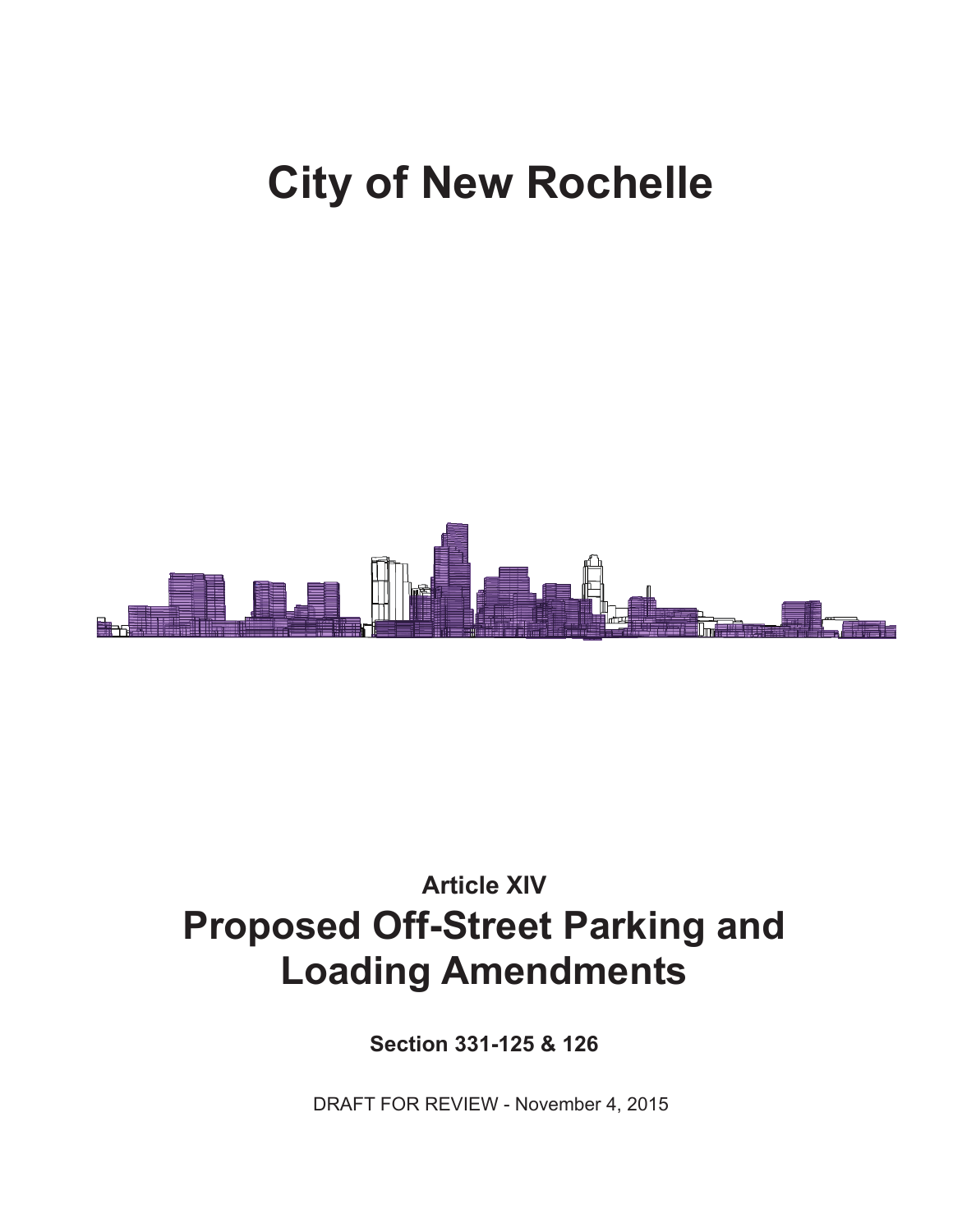## **ZONING ORDINANCE**

*City of New Rochelle*

**OFF-STREET PARKING AND LOADING**

Section 331

**125** *PURPOSES*

## **ARTICLE XIV OFF-STREET PARKING AND LOADING**

## **SECTION 331-125. PURPOSES**

*[Note: At the end of 331-125 add the following:]* In case of any conflict between Article XIV and all provisions 331-186 Downtown Overlay Zone, the provisions of 331-186 shall prevail.

### **SECTION 331-126. SCHEDULE OF OFF-STREET PARKING AND LOADING REQUIREMENTS**

[Amended 1-15-2002 by Ord. No. 19-2002; 7-16-2002 by Ord. No. 139-2002; 5-21-2003 by Ord. No. 106-2003; 1-20-2004 by Ord. No. 16-2004; 7-20-2004 by Ord. No. 165-2004; 12-14-2004 by L.L. No. 12-2004; 2-15-2005 by Ord. No. 42-2005; 3-15-2005 by Ord. No. 61-2005; 5-19- 2005 by Ord. No. 118-2005; ; 6-14-2005 by L.L. No. 2-2005; 3-21-2006 by L.L. No. 2-2006; 11-21-2006 by Ord. No. 257- 2006; 7-17-2007 by Ord. No. 182-2007; 6-17-2008 by Ord. No. 133-2008; 4-13-2009 by Ord. No. 71-2009; 6-15-2010 by Ord. No. 103-2010; 12-14-2010 by Ord. No. 205-2010; 7-19-2011 by Ord. No. 135-2011; 10-16-2012 by Ord. No. 171-2012; 4-17-2014 by Ord. No. 69-2014; 5-20-2015 by Ord. No. 117-2015]

The schedule of off-street parking and loading space requirements presents the minimum parking space and loading space requirements of this chapter. Where there is more

than one use, the minimum requirements shall be cumulative for all uses, except where shared use of parking or loading spaces is permitted by the approving agency pursuant to Subsection A or Subsection G herein. For uses that do not fall within the categories listed, or for uses where no minimum number of spaces is specified, the Building Official or designated representative shall recommend to the Planning Board minimum parking and loading space requirements based upon the specific nature of the proposed facility or use, and the Planning Board shall establish the requirements on that basis. Required spaces developed for specific structures and uses shall be reserved at all times to persons who are employed at or make use of such structures and uses, except where such parking spaces are dedicated to and accepted by the City of New Rochelle as public parking, or where arrangements for shared use are made pursuant to Subsection A or Subsection G below.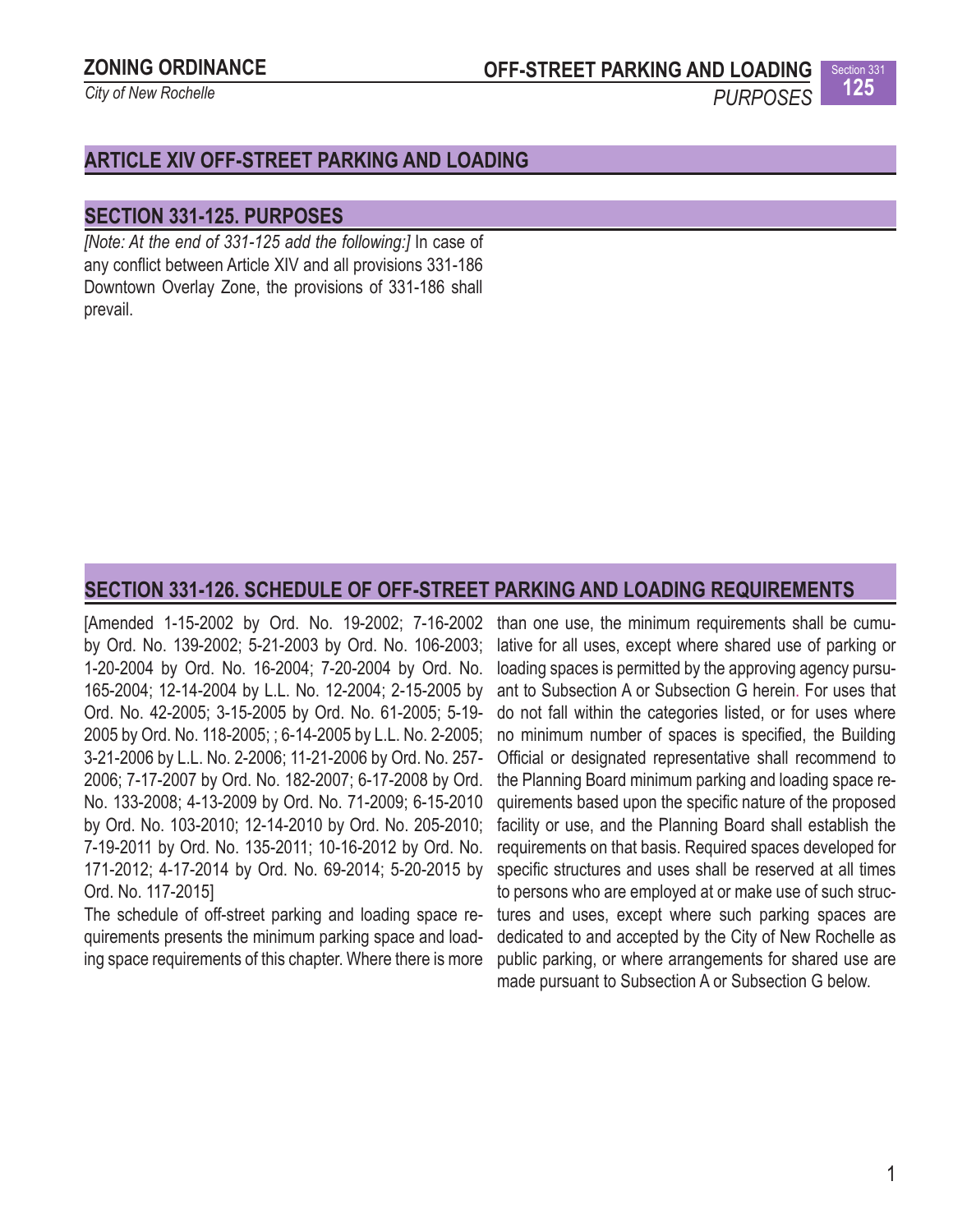**OFF-STREET PARKING AND LOADING**

**126** *SCHEDULE OF OFF-STREET PARKING AND LOADING SPACES*



## **331-126. SCHEDULE OF OFF-STREET PARKING AND LOADING SPACE REQUIREMENTS**

| <b>Off-Street Parking and Loading Space Requirements</b> |                                      |                                                                                                                                                                                                       |                                                                                                                                                                                                                                |  |
|----------------------------------------------------------|--------------------------------------|-------------------------------------------------------------------------------------------------------------------------------------------------------------------------------------------------------|--------------------------------------------------------------------------------------------------------------------------------------------------------------------------------------------------------------------------------|--|
| <b>Use</b>                                               |                                      | <b>Minimum Number of Parking Spaces</b>                                                                                                                                                               | <b>Minimum Number of Loading</b><br><b>Spaces</b>                                                                                                                                                                              |  |
| <b>Residential</b>                                       |                                      |                                                                                                                                                                                                       |                                                                                                                                                                                                                                |  |
|                                                          | Multifamily dwelling                 | 1.5 per dwelling unit, plus .25 for each<br>bedroom                                                                                                                                                   | 1, which may be utilized for park-<br>ing within requirements for zoning<br>chapter. Area shall be designated<br>on site plan as to size and height,<br>and its feasibility shall be accept-<br>able to the Building Official. |  |
|                                                          |                                      | In the CPA District, 1.0 per dwelling unit                                                                                                                                                            |                                                                                                                                                                                                                                |  |
|                                                          | Attached dwelling unit,<br>townhouse | In other than the PUD-AH District or the<br>CPA: 1.5 per dwelling unit, plus 0.5 per<br>bedroom                                                                                                       |                                                                                                                                                                                                                                |  |
|                                                          |                                      | In the PUD-AH District: 1 per dwelling unit<br>In the CPA: 1 per dwelling unit.                                                                                                                       |                                                                                                                                                                                                                                |  |
|                                                          | Independent living resi-<br>dences   | In the CPA: 0.5 per dwelling unit                                                                                                                                                                     |                                                                                                                                                                                                                                |  |
|                                                          | Adult care facilities                | In the CPA: 0.20 per bed                                                                                                                                                                              |                                                                                                                                                                                                                                |  |
| Recreational                                             |                                      |                                                                                                                                                                                                       |                                                                                                                                                                                                                                |  |
|                                                          | Bowling alley                        | In CPA <sup>1</sup> : 2 per lane; elsewhere: 4 per lane                                                                                                                                               |                                                                                                                                                                                                                                |  |
| <b>Institutional</b>                                     |                                      |                                                                                                                                                                                                       |                                                                                                                                                                                                                                |  |
|                                                          | Student residences                   | In CPA <sup>1</sup> : 1 per 3 student resident beds                                                                                                                                                   |                                                                                                                                                                                                                                |  |
|                                                          | Library                              | In CPA <sup>1</sup> : 1.3 per 1,000 square feet of GFA;<br>elsewhere: 3.3 per 1,000 square feet of<br><b>GFA</b>                                                                                      |                                                                                                                                                                                                                                |  |
|                                                          | Civic/ institutional use             | In CPA <sup>1</sup> : 1 spaces per 500 square feet of<br><b>GFA</b>                                                                                                                                   |                                                                                                                                                                                                                                |  |
| <b>Commercial</b>                                        |                                      |                                                                                                                                                                                                       |                                                                                                                                                                                                                                |  |
|                                                          | Hotel                                | Within the CPA 0.8 per guest room, plus<br>additional spaces as required for other<br>uses; elsewhere 1 per guest room, plus 1<br>per employee, plus additional spaces as<br>required for other uses; | 1 for the first 100 units, plus 1 for<br>each additional 100 units or major<br>portion thereof, plus additional<br>spaces as required for other uses                                                                           |  |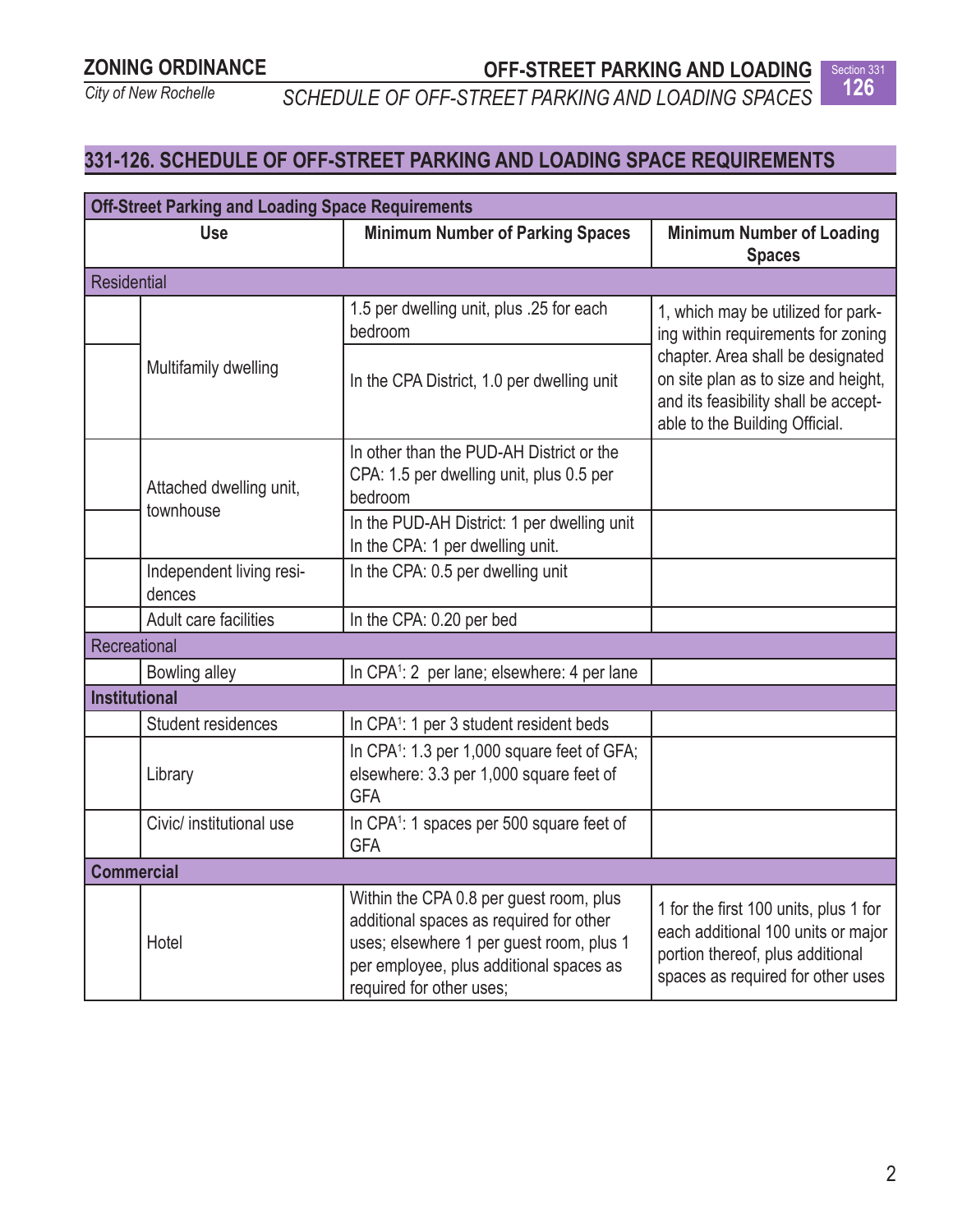**OFF-STREET PARKING AND LOADING** Section 331

**126** *SCHEDULE OF OFF-STREET PARKING AND LOADING SPACES*



## **331-126. SCHEDULE OF OFF-STREET PARKING AND LOADING SPACE REQUIREMENTS**

| <b>Off-Street Parking and Loading Space Requirements</b>         |                                                                                                                                                   |                                                                                                                                                                                                                                                                                                                                                                                                                                                                                                                                                                                                                                          |  |  |
|------------------------------------------------------------------|---------------------------------------------------------------------------------------------------------------------------------------------------|------------------------------------------------------------------------------------------------------------------------------------------------------------------------------------------------------------------------------------------------------------------------------------------------------------------------------------------------------------------------------------------------------------------------------------------------------------------------------------------------------------------------------------------------------------------------------------------------------------------------------------------|--|--|
| <b>Use</b>                                                       | <b>Minimum Number of Parking Spaces</b>                                                                                                           | <b>Minimum Number of Loading</b><br><b>Spaces</b>                                                                                                                                                                                                                                                                                                                                                                                                                                                                                                                                                                                        |  |  |
| Retail, national brand es-<br>tablishment                        | In CPA <sup>1</sup> : 1 per 400 square feet of GFA;<br>elsewhere: 1 per 250 square feet of GFA<br>and 1 per 1,000 square feet of accessory<br>use | 0 to 5,000 square feet: none;<br>5,000 to 15,000 square feet: 1;<br>15,000 to 30,000 square feet: 2;<br>30,000 to 60,000 square feet: 3;<br>60,000 to 100,000 square feet:<br>4; each additional 50,000 square<br>feet or major portion thereof: 1<br>additional                                                                                                                                                                                                                                                                                                                                                                         |  |  |
| Retail, store, shop, and<br>personal service establish-<br>ments | In CPA <sup>1</sup> : 1 per 400 square feet of GFA;<br>elsewhere: 1 per 250 square feet of GFA                                                    | 0 to 5,000 square feet: none;<br>5,000 to 15,000 square feet: 1;<br>15,000 to 30,000 square feet: 2;<br>30,000 to 60,000 square feet: 3;<br>60,000 to 100,000 square feet:<br>4; each additional 50,000 square<br>feet or portion thereof for other<br>than retail use occupying a total of<br>not less than 140,000 square feet<br>of GFA in the DMU District: 1 ad-<br>ditional; each additional 100,000<br>square feet or portion thereof of<br>retail use occupying a total of not<br>less than 140,000 square feet of<br>GFA in the DMU District, as deter-<br>mined by the Planning Board in<br>connection with site plan approval |  |  |
| Retail, large-scale                                              | In CPA <sup>1</sup> : 1 per 400 square feet of GFA;<br>elsewhere: 1 per 200 square feet of GFA                                                    | Same as above                                                                                                                                                                                                                                                                                                                                                                                                                                                                                                                                                                                                                            |  |  |
| Retail, membership club                                          | In CPA <sup>1</sup> : 1 per 400 square feet of GFA;<br>elsewhere: 1 per 250 square feet of GFA                                                    | Same as above                                                                                                                                                                                                                                                                                                                                                                                                                                                                                                                                                                                                                            |  |  |
| <b>Industrial</b>                                                |                                                                                                                                                   |                                                                                                                                                                                                                                                                                                                                                                                                                                                                                                                                                                                                                                          |  |  |
| <b>NOTES:</b>                                                    |                                                                                                                                                   |                                                                                                                                                                                                                                                                                                                                                                                                                                                                                                                                                                                                                                          |  |  |
| <sup>1</sup> CPA: Central Parking Area. (See Zoning Map)         |                                                                                                                                                   |                                                                                                                                                                                                                                                                                                                                                                                                                                                                                                                                                                                                                                          |  |  |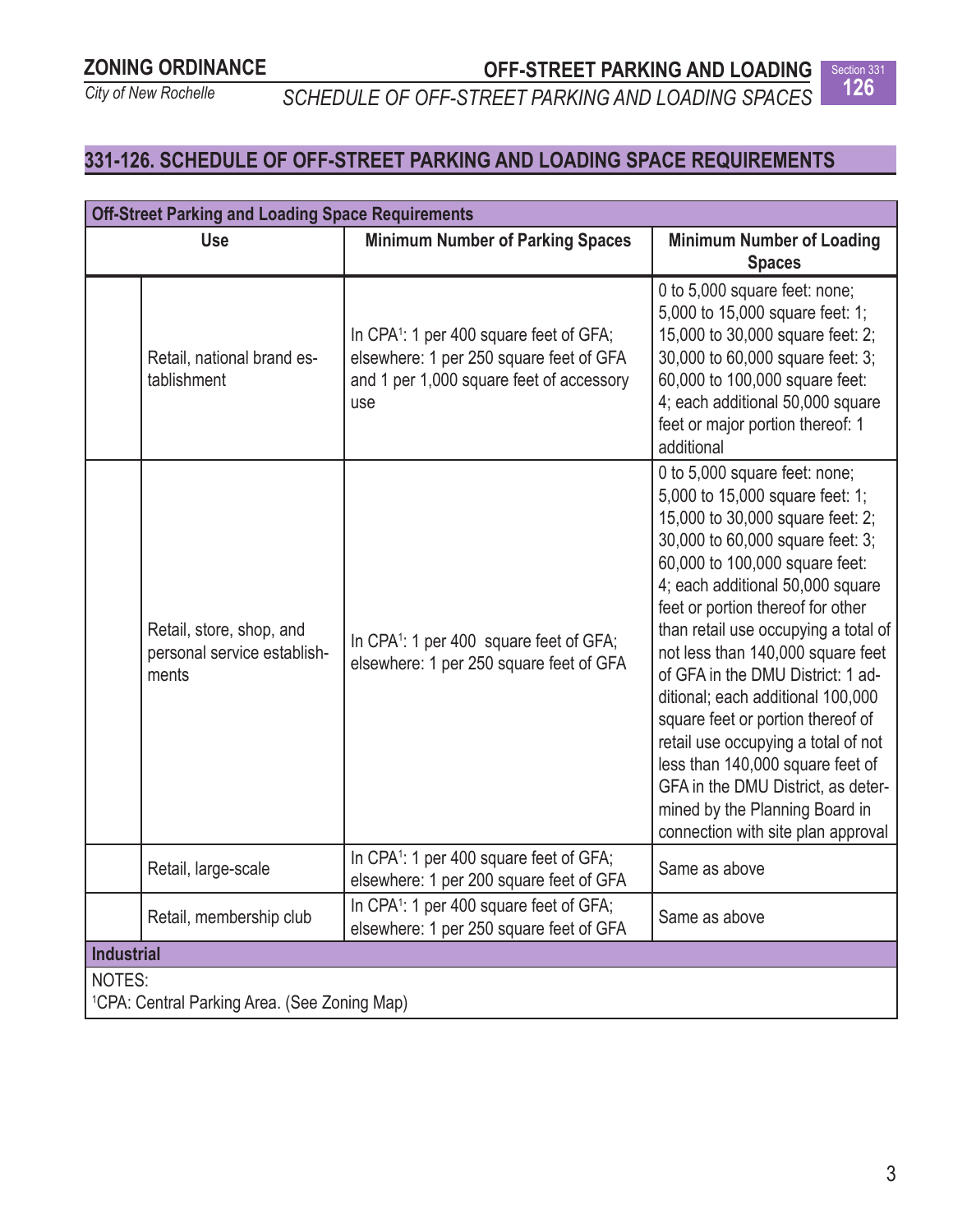## **ZONING ORDINANCE**

## **OFF-STREET PARKING AND LOADING**

*City of New Rochelle*

**126** *SCHEDULE OF OFF-STREET PARKING AND LOADING SPACES*

## **331-126. SCHEDULE OF OFF-STREET PARKING AND LOADING SPACE REQUIREMENTS**

- A. Shared use of parking. The total number of off-street parking and loading spaces required shall be the sum of the requirements for each individual use, except that such total may be reduced in mixed-use districts by the Planning Board where the applicant demonstrates to the satisfaction of the Board that the capacity of the facility will satisfy the purposes of this chapter by reason of variation in the probable time of maximum use by residents, visitors, patrons, deliverers and/or employees as well as use of alternative modes of transportation.
	- (1) The applicant may submit a Parking Management Plan by using the standards provided in the most recent edition of Shared Parking published by the Urban Land Institute and other supporting nationally and locally recognized standards to demonstrate to the Planning Board the maximum parking demand required for each development. Where two or more uses on the Site or Off-Site locations complying with 331- 126A(5) are able to share the same parking spaces because their parking demands occur at different times, the same parking spaces may be counted to satisfy the off-street parking requirements for each use upon the approval of a Parking Management Plan by the Planning Board. Applications for a Parking Management Plan approval shall include:
		- (a) The names and addresses of the uses and of the owners or tenants who will share the parking.
		- (b) The location and number of parking spaces to be shared.
		- (c) An analysis showing that the peak parking times of the uses occur at different times and that the parking area will be large enough for the anticipated demands of all uses as prepared by a parking consultant or traffic engineer.
		- (d) A legal instrument such as a lease, easement or deed restriction that guarantees the

parking will be provided on-site or off-site so long as the associated uses remain, access to the parking for multiple uses according to an approved Parking Management Plan, the time periods under which each use will have rights to count spaces for purposes of the space requirements under Section 331-126, and restrictions on the hours of operation of each use, which shall be submitted to the Corporate Counsel of the City for review and approval.

Section 331

- (2) Approval of Shared Parking: The Planning Board may grant an application for shared parking associated with a Parking Management Plan if it finds that:
	- (a) The analysis provided presents a realistic projection of parking demands likely to be generated.
	- (b) Peak demand is sufficiently distinct so that the Planning Board is able to clearly identify a number of spaces for which there will rarely be an overlap of parking demand.
	- (c) Rights to the use of spaces are clearly identified so as to facilitate enforcement.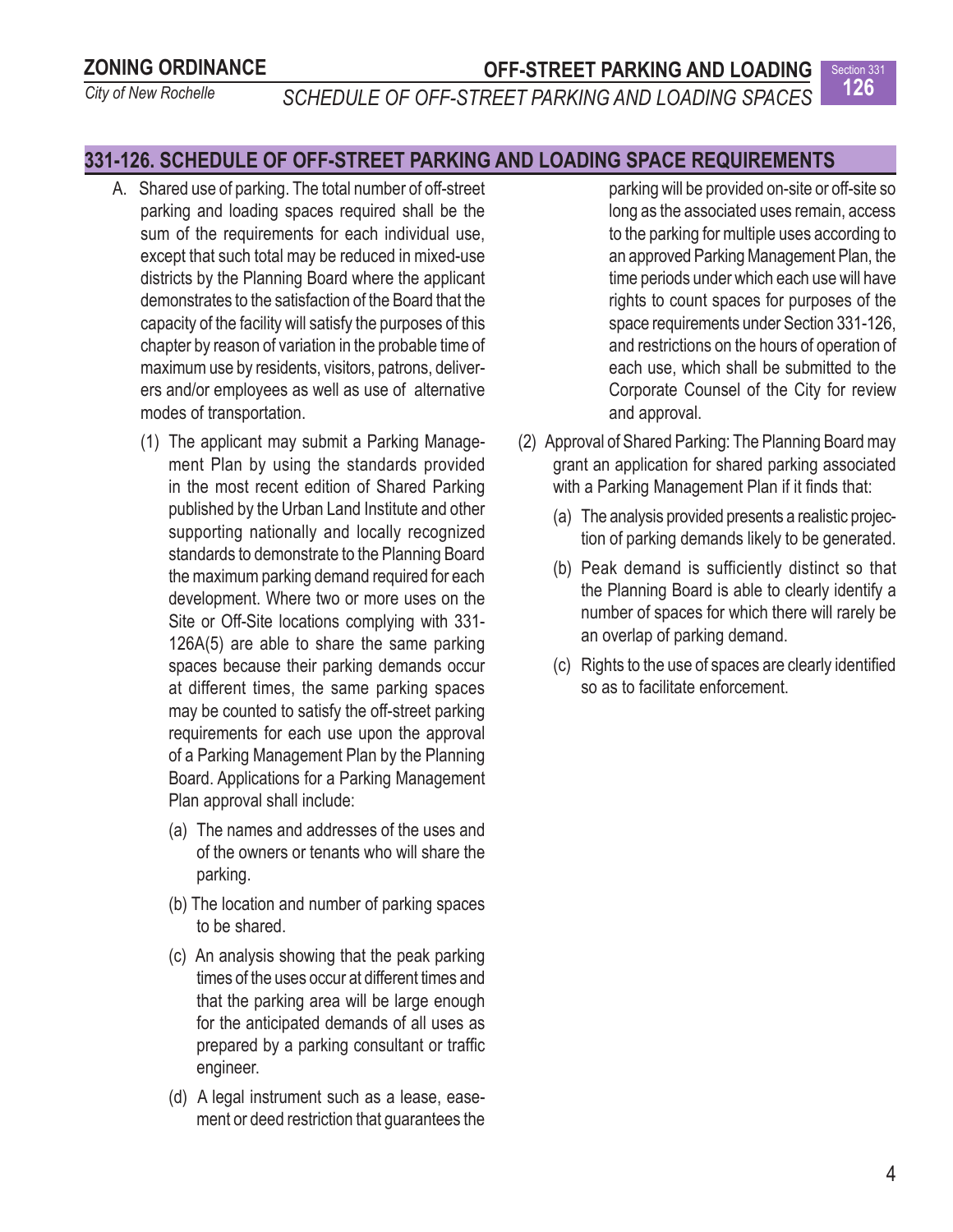*City of New Rochelle*

## **331-126. SCHEDULE OF OFF-STREET PARKING AND LOADING SPACE REQUIREMENTS**

#### G. Parking within the Central Parking Area

- (1) Only those developments that are (a) located within the Downtown Overlay Zone and (b) fulfill the minimum requirements of the Downtown Overlay Zone are eligible to utilize the preferred parking standards of the Central Parking Area as defined in 331-126.G and designated as Central Parking Area (CPA) standards in 331-125.
	- (a) Where 331-126.G is silent about any matter relating to parking or development, applicable provisions of Article XIV that do not conflict with this 331-126.G shall apply. In case of any conflict between 331-126.G and any other provision of the City Code, 331-126.G shall control.
- (2) Potential Reductions of Required Parking Spaces

In the Central Parking Area where applicants can demonstrate that certain additional off-street parking space reductions are justified, the minimum number of parking spaces required to be provided by an applicant seeking Site Plan approval, may be reduced. The following parking space reductions from the total requirements may be granted by the Planning Board where an applicant demonstrates to the Board the following parking reductions are justified:

- (a). Non-Reserved Parking:
	- [1] For parking facilities of greater than 50 spaces applicants are eligible for up to a 10% parking reduction where 100% of residential parking is not reserved or dedicated for individuals or groups
	- [2] For parking facilities of greater than 50 spaces applicants are eligible for up to a 5% parking credit where 75% of residential parking is not reserved or dedicated for individuals or groups.
	- [3] All such reductions are at the discretion of the Planning Board.
- (b). Attendant & Valet Parking:
- [1] For parking facilities greater than 50 spaces and offering Attendant Parking facilities operated at least 16 hours per day, up to a 15% parking reduction shall be available at the discretion of the Planning Board.
- [2] Parking facilities designed exclusively for use by attendant parking facilities may be designed to permit tandem parking and other compact parking formats.
- [3] All attendant and valet parking facilities shall comply with the standards established in Article XXI: Valet and Attendant Parking
- (c). Car Share Parking:
	- [1] For facility of 20 spaces or more, total required parking spaces may be reduced by 3 conventional parking spaces for every one Car Share space provided up to a maximum of a 15% reduction of the total parking required.
- (d)Maximize Shared Parking
	- [1] The Applicant shall work with the Planning Board to ensure that as much as possible of any new parking is available for shared or public use.
- (3) After considering all parking reductions permitted in 331-126A(1) and G(2) above, in no event shall the total required parking be reduced by more than (i) 50% in DO-1 and DO-2 or (ii) 30% in DO-3, DO-4, DO-5 and DO-6 below the base requirements established in 331-126. Schedule of Off-Street Parking and Loading Space Requirements.
- (4) Off-Site Parking
	- (a) For a Development Site located within the Downtown Overlay Zone, Off-Site Municipal or Private Parking may be provided within 1,350 feet from such site.
	- (b) Up to 100% of on-site parking demand may be fulfilled by off-site parking.